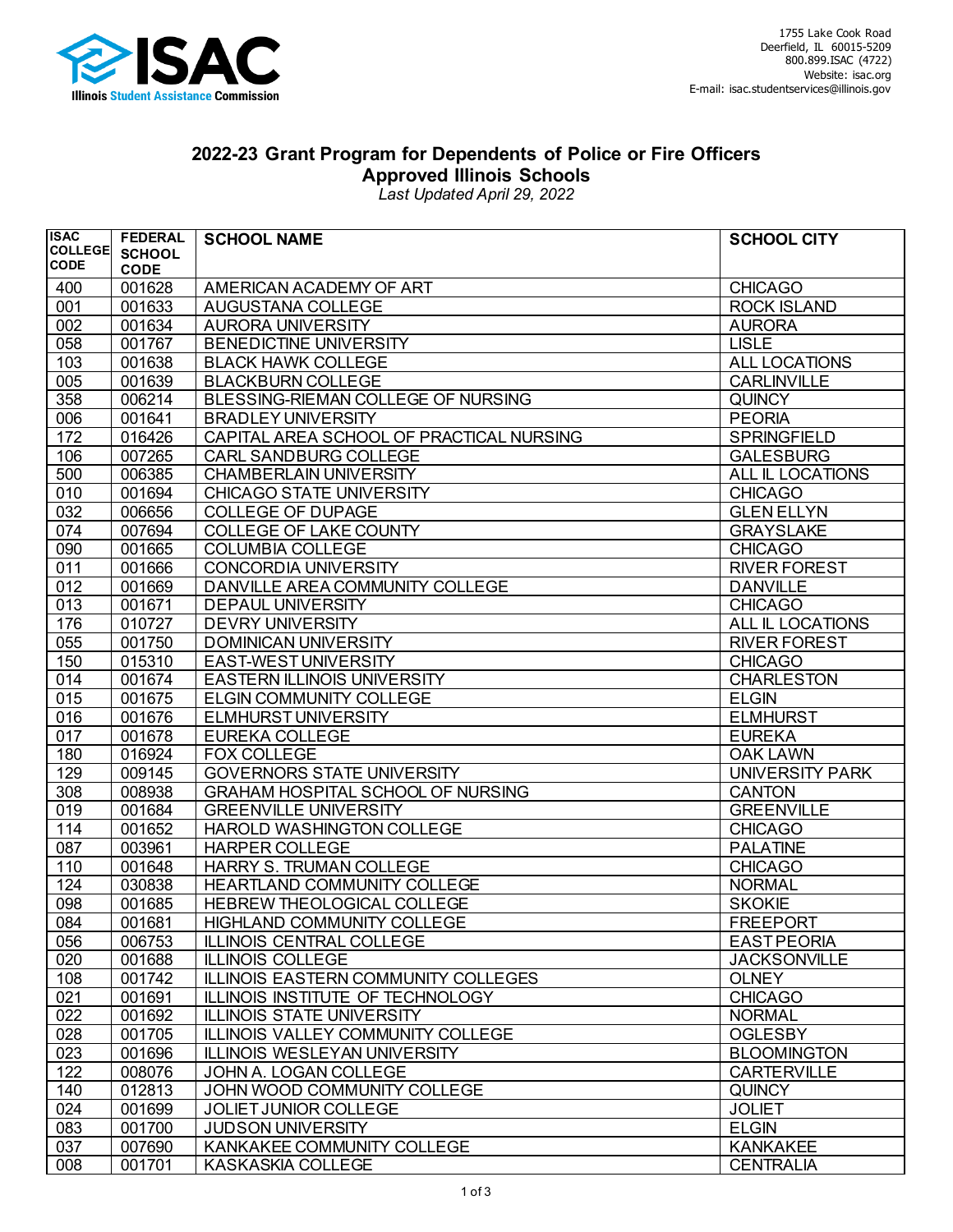

## **2022-23 Grant Program for Dependents of Police or Fire Officers Approved Illinois Schools**

*Last Updated April 29, 2022*

| <b>ISAC</b>    | <b>FEDERAL</b> | <b>SCHOOL NAME</b>                              | <b>SCHOOL CITY</b>  |
|----------------|----------------|-------------------------------------------------|---------------------|
| <b>COLLEGE</b> | <b>SCHOOL</b>  |                                                 |                     |
| <b>CODE</b>    | <b>CODE</b>    |                                                 |                     |
| 116            | 001654         | <b>KENNEDY-KING COLLEGE</b>                     | <b>CHICAGO</b>      |
| 009            | 007684         | KISHWAUKEE COLLEGE                              | <b>MALTA</b>        |
| 026            | 001704         | <b>KNOX COLLEGE</b>                             | <b>GALESBURG</b>    |
| 027            | 001706         | LAKE FOREST COLLEGE                             | <b>LAKE FOREST</b>  |
| 105            | 007644         | LAKE LAND COLLEGE                               | <b>MATTOON</b>      |
| 334            | 010501         | LAKEVIEW COLLEGE OF NURSING                     | <b>DANVILLE</b>     |
| 131            | 010020         | LEWIS AND CLARK COMMUNITY COLLEGE               | <b>GODFREY</b>      |
| 029            | 001707         | <b>LEWIS UNIVERSITY</b>                         | <b>ROMEOVILLE</b>   |
| 091            | 001708         | LINCOLN CHRISTIAN UNIVERSITY                    | <b>LINCOLN</b>      |
| 118            | 007170         | LINCOLN LAND COMMUNITY COLLEGE                  | <b>SPRINGFIELD</b>  |
| 031            | 001710         | LOYOLA UNIVERSITY                               | <b>CHICAGO</b>      |
| 092            | 001716         | MACCORMAC COLLEGE                               | <b>CHICAGO</b>      |
| 112            | 001650         | MALCOLM X COLLEGE                               | <b>CHICAGO</b>      |
| 120            | 007691         | MCHENRY COUNTY COLLEGE                          | <b>CRYSTAL LAKE</b> |
| 033            | 001722         | MCKENDREE UNIVERSITY                            | <b>LEBANON</b>      |
| 312            | 006228         | METHODIST COLLEGE                               | <b>PEORIA</b>       |
| 036            | 001724         | <b>MILLIKIN UNIVERSITY</b>                      | <b>DECATUR</b>      |
| 038            | 001725         | MONMOUTH COLLEGE                                | <b>MONMOUTH</b>     |
| 121            | 007692         | MORAINE VALLEY COMMUNITY COLLEGE                | PALOS HILLS         |
| 145            | 008880         | MORRISON INSTITUTE OF TECHNOLOGY                | <b>MORRISON</b>     |
| 040            | 001728         | <b>MORTON COLLEGE</b>                           | <b>CICERO</b>       |
| 043            | 001733         | NATIONAL LOUIS UNIVERSITY                       | ALL LOCATIONS       |
| 200            | 001732         | NATIONAL UNIVERSITY OF HEALTH SCIENCES          | <b>LOMBARD</b>      |
| 044            | 001734         | NORTH CENTRAL COLLEGE                           | <b>NAPERVILLE</b>   |
| 046            | 001735         | NORTH PARK UNIVERSITY                           | <b>CHICAGO</b>      |
| 079            | 001693         | NORTHEASTERN ILLINOIS UNIVERSITY                | <b>CHICAGO</b>      |
| 045            | 001737         | NORTHERN ILLINOIS UNIVERSITY                    | <b>DEKALB</b>       |
| 171            | 012362         | NORTHWESTERN COLLEGE                            | <b>CHICAGO</b>      |
| 048            | 001739         | NORTHWESTERN UNIVERSITY                         | <b>EVANSTON</b>     |
| 337            | 022141         | OAK POINT UNIVERSITY                            | <b>OAK PARK</b>     |
| 130            | 009896         | OAKTON COMMUNITY COLLEGE                        | <b>DES PLAINES</b>  |
| 115            | 001653         | OLIVE-HARVEY COLLEGE                            | <b>CHICAGO</b>      |
| 049            | 001741         | OLIVET NAZARENE UNIVERSITY                      | <b>BOURBONNAIS</b>  |
| 107            | 007118         | PARKLAND COLLEGE                                | <b>CHAMPAIGN</b>    |
| 073            | 001640         | <b>PRAIRIE STATE COLLEGE</b>                    | CHICAGO HEIGHTS     |
| 052            | 001745         | QUINCY UNIVERSITY                               | <b>QUINCY</b>       |
| 041            | 007119         | <b>REND LAKE COLLEGE</b>                        | <b>INA</b>          |
| 111            | 001649         | RICHARD J. DALEY COLLEGE                        | <b>CHICAGO</b>      |
| 133            | 010879         | RICHLAND COMMUNITY COLLEGE                      | <b>DECATUR</b>      |
| 085            | 001747         | ROCK VALLEY COLLEGE                             | <b>ROCKFORD</b>     |
| 053            | 001748         | ROCKFORD UNIVERSITY                             | <b>ROCKFORD</b>     |
| 054            | 001749         | ROOSEVELT UNIVERSITY                            | <b>CHICAGO</b>      |
| 389            | 009800         | <b>RUSH UNIVERSITY</b>                          | <b>CHICAGO</b>      |
| 318            | 009987         | SAINT ANTHONY COLLEGE OF NURSING                | <b>ROCKFORD</b>     |
| 152            | 015415         | SAINT AUGUSTINE COLLEGE                         | <b>CHICAGO</b>      |
| 321            | 006240         | SAINT FRANCIS MEDICAL CENTER COLLEGE OF NURSING | <b>PEORIA</b>       |
| 390            | 030980         | SAINT JOHN'S COLLEGE/DEPT OF NURSING            | <b>SPRINGFIELD</b>  |
| 069            | 001768         | SAINT XAVIER UNIVERSITY                         | <b>CHICAGO</b>      |